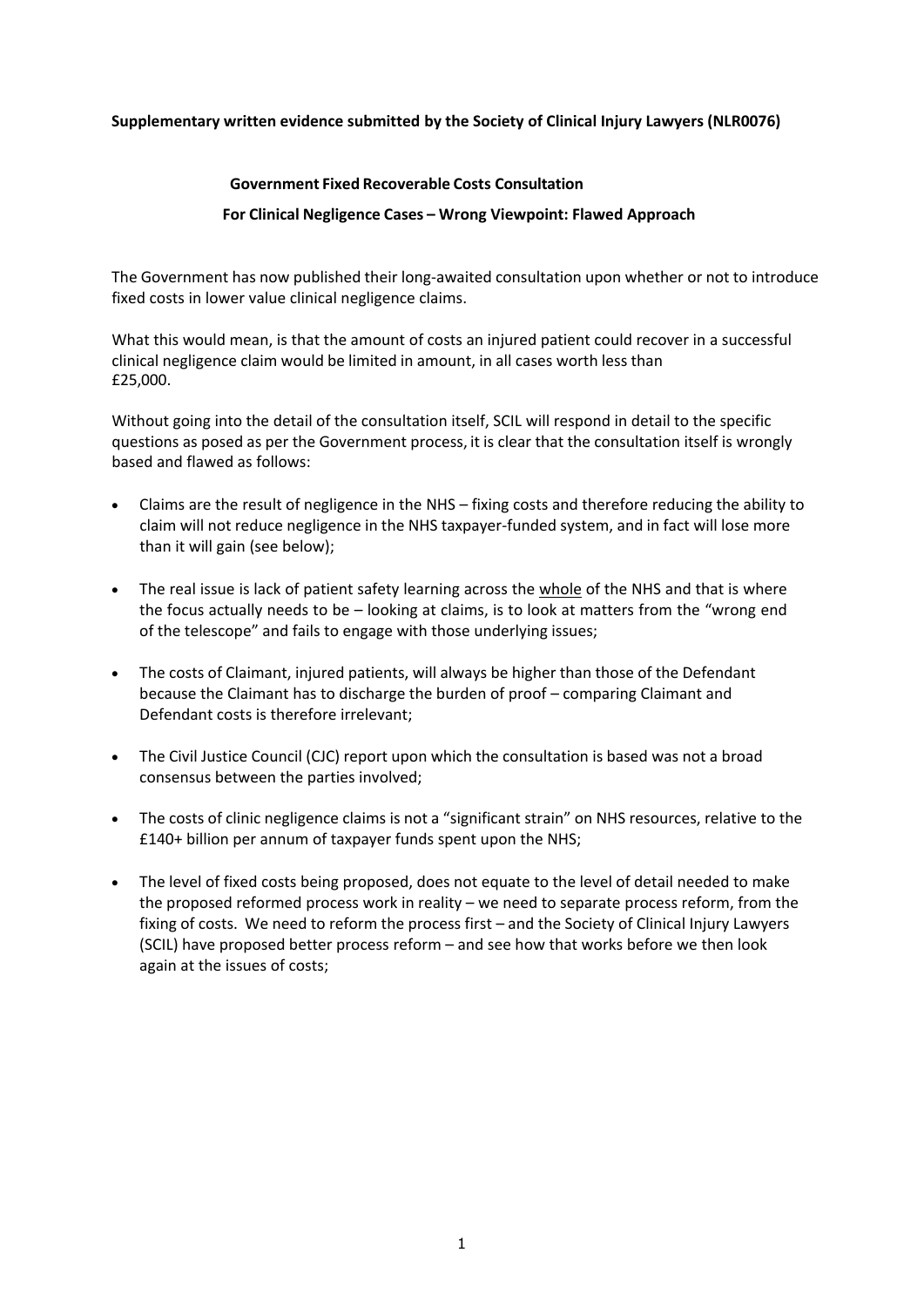- The proposed reforms will disproportionately impact poorer injured patients wealthier clients can afford to "top up" inadequate levels of fixed costs. Given this would disproportionately impact vulnerable groups and those from poorer socio-economic backgrounds it is questionable therefore how this represents "levelling up" in this area of Government reform.
- The consultation is wrong to say that it has no impact upon damages clients will have to pay the shortfall in their costs, versus the fixed costs proposed, from their damages and so will end up with less damages as a direct result of the proposed reforms; and as above that will impact poorer Claimants more;
- The Equalities Impact assessment which accompanies the Consultation also fails to address these concerns for example the impact on the elderly, disabled or indeed on women specifically in relation to historically reduced levels of claims including for loss of earnings – ie claims from these areas of society are more likely to fall into the fixed costs proposals and so be adversely impacted by them.
- The reforms will absolutely result in reduced access to justice and no costs savings as specialist clinical negligence solicitors refuse to take on lower value cases subject to fixed costs, there will only be the following losses for the NHS.
	- $\circ$  The lost patient safety learning opportunity from each and every claim the value of a claim to patient safety learning is not relative to its value.
	- $\circ$  Members of the public will not be able to secure specialist representation in their claims a recent 'straw poll' of SCIL members found 70% of member firms would be forced to withdraw from working in the field if these proposals were to be introduced and therefore the quality of claims handling will decrease with associated increased costs for NHSR;
	- $\circ$  Specialist clinical negligence solicitors will then not be filtering out 90% of potential claims against the NHS, approximately 100,000 per year as they do currently – the NHSR budget will therefore need to be increased 900% to deal with those litigants in person.
- These proposals make no reference to fixing the most significant cost in clinical negligence cases, namely expert fees – without that, no fixed costs regime in this area of law can work in practice;
- The FRC consultation has been poorly drafted with little understanding of the arena in which it is seeking views. To publish a consultation without any concept of what defines a 'legal disbursement' (given that such a disbursement such an as expert report is fundamental to the claim and those costs can be as high), let alone what the recommended figure is for the same, demonstrates a complete lack of understanding of how claims are constructed and how costs are therefore not in fact being fixed for the overall claim.
- The proposals take no account of the last NHS Resolution annual report which shows Claimant costs and damages are both reducing, and it also makes no mention of the impact of increased collaboration between the parties to clinical negligence litigation since the CJC report was published, including the COVID 19 Clinical Negligence Claims Protocol introduced as a result of cooperation between AvMA, NHSR and SCIL.

In summary therefore, whilst everyone supports a streamlined process for lower value clinical negligence claims, the lack of detail behind the apparent development of these proposals since the publication of the Civil Justice Council report in October 2019, and the large holes in the logic